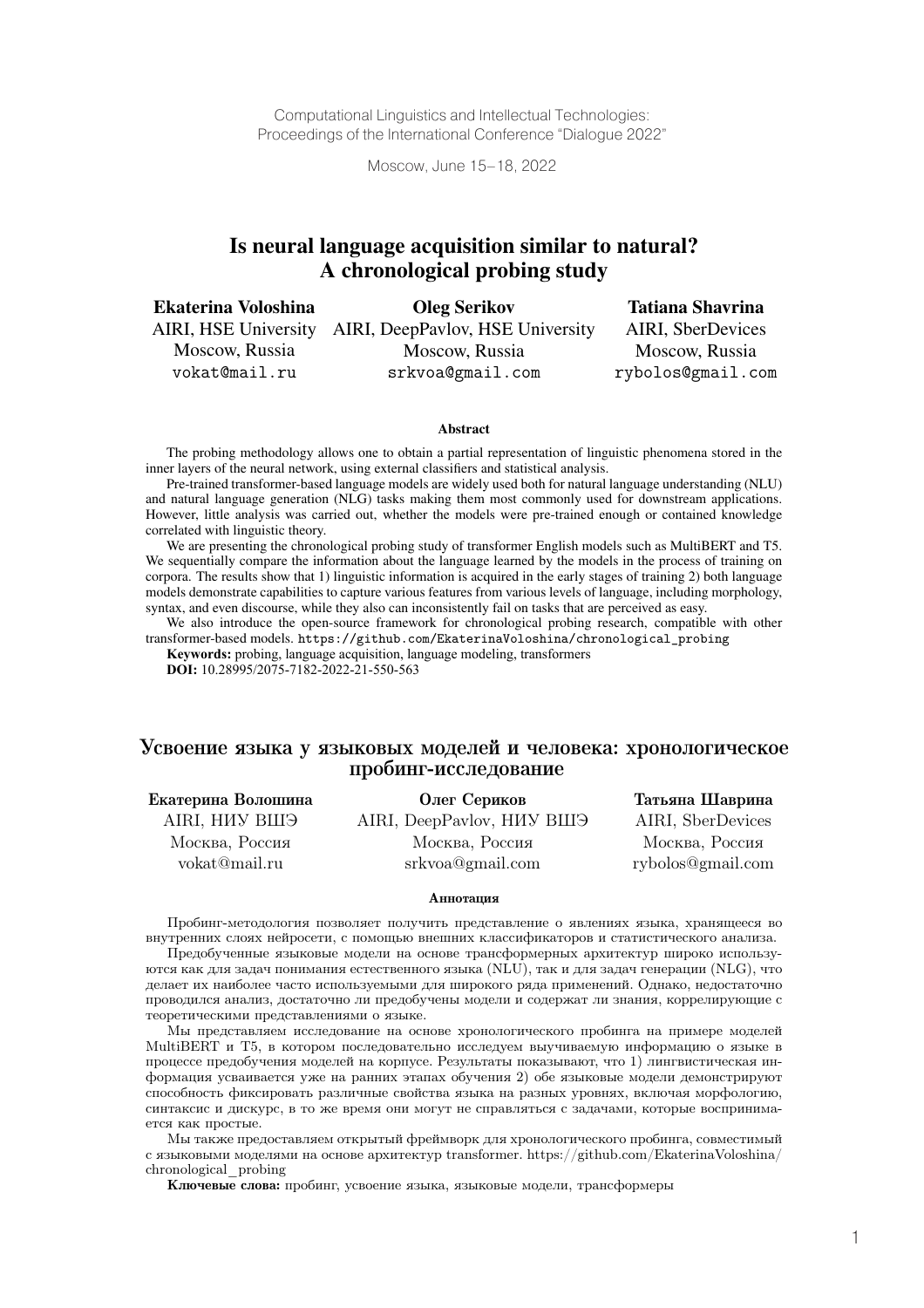### 1 Introduction

The role of deep learning language models has been increasing in the field of methodology for linguistic research, providing new methods for both diachronic and synchronic studies [Manning2015]. In particular, transformer-based language modeling research has produced a variety of tools that may discover regularities and structures in data, many of which have resulted in practical applications.

In this study, we search for a match between the language competencies of popular language models and compare their results with the levels of a first language learner. As the transformer models are expected to acquire a language during the training process, the probing methodology has shed light on model training success. Probing tasks are usually classification tasks where classes represent different values of a linguistic features, such as a subject number, tree depth, and a connector type. Theoretical representation of language often inquires about the levels of phonetics, morphology, syntax, and discourse/pragmatics to be involved in a probing study  $1$ .

The main focus of this work is to explore how language models acquire measurable linguistic structures during training. The contributions of our work are the following:

- We propose a methodology for chronological probing, based on checkpoint-wise result comparison during model training<sup>2</sup>. We denote chronological probing as any probing technique that refers to the training history/iterations of the same model.
- We test two models (MultiBERT [Sellam et al.2021] and T5 [Raffel et al.2019]) on existing 12 different probing tasks in morphology, syntax, and discourse and present an analysis of the models' gradual learning of language phenomena, in comparison with the well-known facts about the acquisition of the first language by a child.
- We present the evaluation results for the named models and state that the models tend to learn the linguistic phenomena in a specific order, and some parts of grammar are "acquired" first.

The presented framework and methodology are available open-source under Apache 2.0 license.

### 2 Related work

Until recent years, the task of learning syntax, which every five-year-old child performs effortlessly, has eluded brute language modeling force. This makes the language models a particular object of study, considered both from the interpretability and modeling language acquisition. As [De Villiers and Roeper2011, p. 119] states, *"computational models of language acquisition must begin and end as an integral part of the empirical study of child language."*

Following this thesis, we turn our attention to the probing methodology and comparable case studies in the field of language acquisition, focusing on the transformer architectures.

#### 2.1 Probing and approaches to the black box of language modeling

An increasing number of works are devoted to interpreting language models from a linguistic point of view. The quickly advancing field of *probing* received lots of researchers' attention when the hegemony of the large black-box models was set up. Researchers question the extent of the models' "understanding" of the language in probing. They inspect if, and to what limits, the language models' behavior agrees with the insights of the theory of language. Following the hierarchy of language levels (morphology, syntax, discourse) [Dalrymple2001], the probing studies often suppose the experiments related to models' proficiency on a certain level of language.

This line of research typically comes down to analyzing how linguistic structures are represented in a model's knowledge. Such structures represent syntagmatic/paradigmatic mechanisms (how language units combine and alternate, respectively) of language. It is believed [McCoy et al.2020], that rediscovering these structures would help models to get closer to human performance on a variety of tasks.

<sup>&</sup>lt;sup>1</sup>However, some researchers [Embick and Noyer2007, Caha2009] doubt that a language functions as a level system. They suggest that morphology and syntax operate at the same time. Other researchers argue that morphology and syntax are different layers of a language.

 $^{2}$ https://github.com/EkaterinaVoloshina/chronological\_probing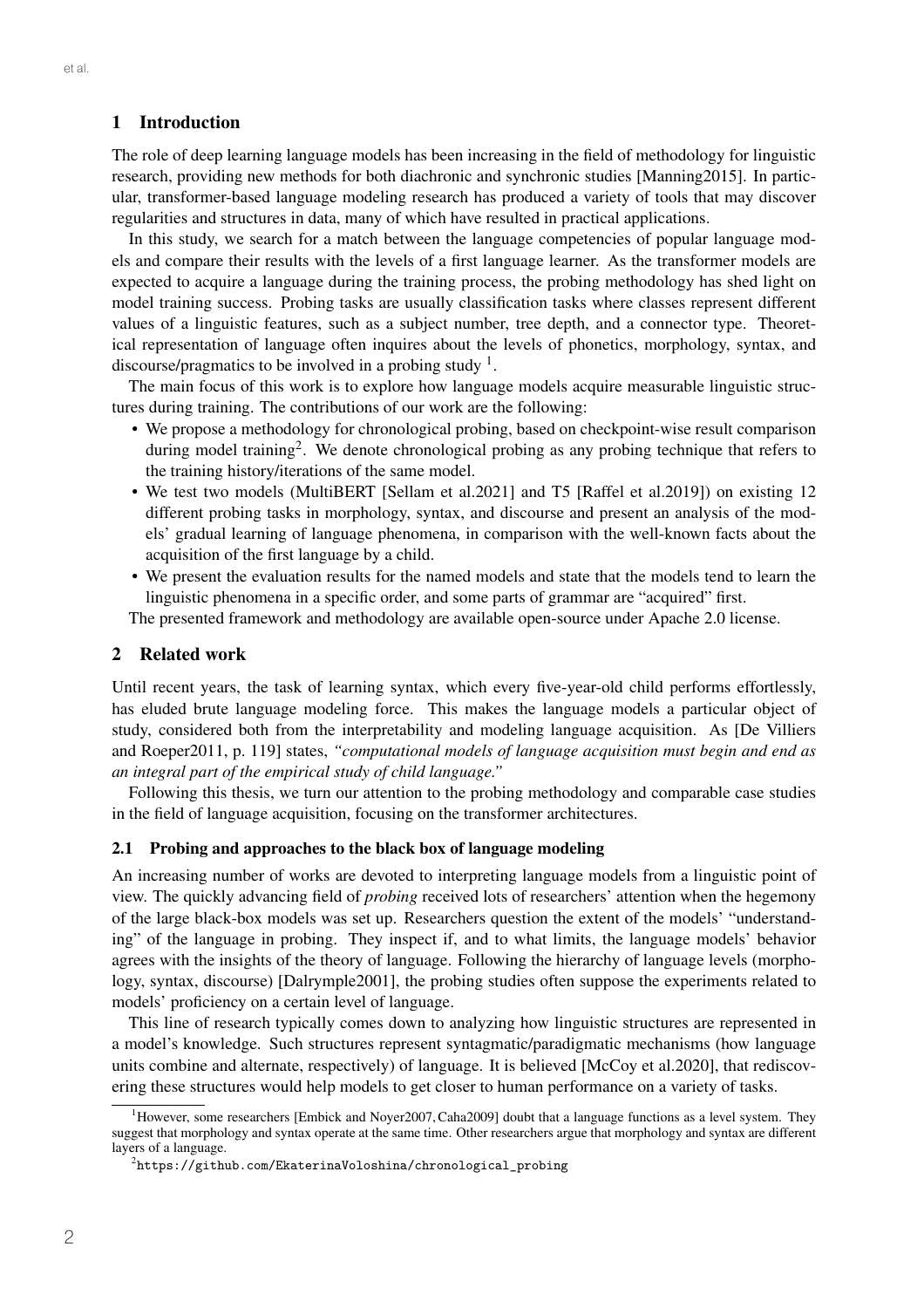Probing, in general, considers how interpretable the behavior of the language model wrt the linguistic properties of the data. A huge body of probing studies rely on linear models (e.g., external classifiers [Belinkov2016]) that try to establish the relationship between internal representations from the language model and the desired linguistic phenomena. Thus, the linear correlation is measured between the model's forward pass embeddings and the linguistic properties of the passed data. A sample study [Tenney et al.2019] could measure the strength of correlation between a model's particular layer activations on some word and word's part-of-speech.

Strong correlations have been recorded when comparing the models' forward pass activations with the passed data underlying linguistic structure [Belinkov et al.2017, Tenney et al.2019,Conneau et al.2018a, Hewitt and Liang2019a] using probing methods.

Such a high performance could be misleading. The properties of the model and the properties of the used data impact the resulting score of the correlation probing study. Thus, given only a correlation score, one does not know if it reflects the model's (but not the corpus itself) linguistic informativeness. As a result, several approaches to conducting more reliable studies have been proposed. [Hewitt and Liang2019a, Zhang and Bowman2018, Voita and Titov2020, Pimentel et al.2020].

The probing methodology combining various annotated data is commonly used as the benchmark for language model comparison and evaluation of their generalizing ability. The SentEval toolkit [Conneau and Kiela2018] has led to the popularization of the 10 tasks used to distinguish between random and justified, brittle, and robust results of model training, including different types of architectures. However, analogous research on the same architecture or even the same model is in its early development stage. The first work on probing of neural networks across time was carried by [Saphra and Lopez2018]. The authors showed that first, LSTM acquires syntactic and semantic features and later information structure. [Chiang et al.2020a] looked at the training process of ALBERT and concluded that semantic and syntactic information is acquired during the early steps while world knowledge fluctuates during the training. [Liu et al.2021] showed similar results on RoBERTa: the model shows good results on linguistic probing tasks starting from early stages, and later it learns factual and commonsense knowledge.

Chronological probing could enrich the interpretable documentation of model training in time and thus explore the new aspects of model training and more clearly expose its problems.

### 2.2 Language acquisition and language models

Language learning is one of the quintessential human traits. First language acquisition(LA), unites both neurocognitive research, psycholinguistics, and computational approaches, focusing on the ability to acquire the capacity to perceive and comprehend language.

Statistical language acquisition Language modeling has formed a branch in language acquisition studies named statistical language acquisition. Various aspects of language, including phonological, syntactic, lexical, morphological, and semantic features, were investigated in terms of statistical patterns children receive with the linguistic input. Recent studies postulating qualitative and quantitative measures of LA include:

• Morphology and Syntax Morphology and syntax studies across language acquisition studies are definitely those explored the most. Starting with the poverty of stimulus problem and the argument between innateness and learning of grammar, it has led to typologically various sets of descriptive works and even computational models of the acquisition process. Thus, [Lewis and Elman2001] train a simple RNN to discriminate between grammatical strings that follow the inversion rule and those that do not (e.g., moving the first auxiliary verb such as "Is the man that tall is nice?"). The training data for the study is generated artificially and fails to prove that such a network generalizes on a mixture of diverse syntactic constructions. [Reali and Christiansen2005] use bigram models to capture the patterns of auxiliary inversion based on lifelike data from child-directed speech. The model can consistently assign higher probabilities to grammatical strings than ungrammatical strings, which was interpreted as having successfully learned the correct inversion rule. However, as [Kam et al.2008] note, this result is because bigrams such as "who are" are much more frequent than the ungrammatical strings. [Prefors et al.2006] approaches the structure dependency problem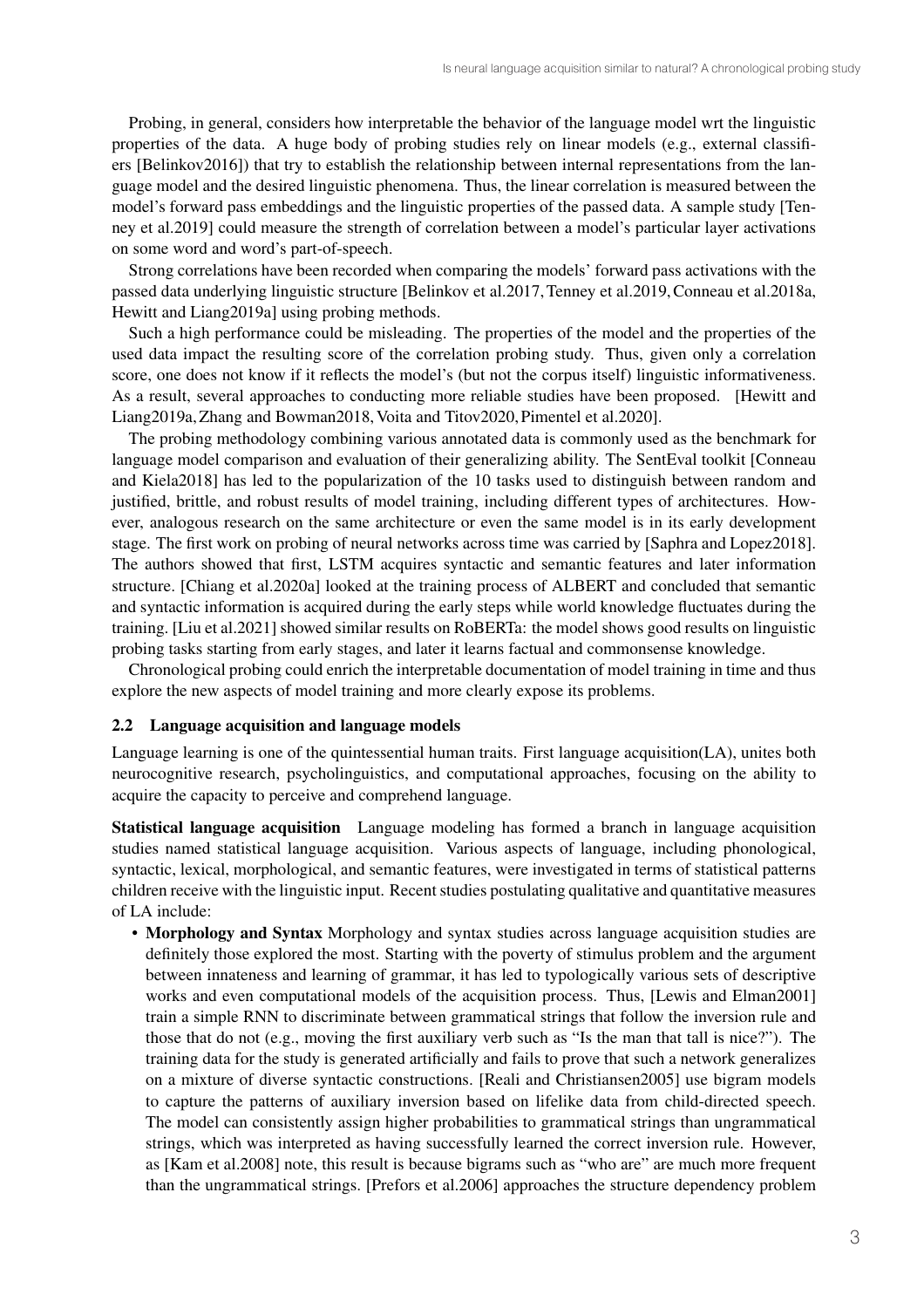with Bayesian learning and attempts to learn a grammar that could generate additional sentences. The model evaluates and selects between two grammars, a finite state grammar and a context-free grammar constructed by the authors based on a simplified subset of child-directed English.

It is worth noting how similar all the problem formulations are to the modern formulations of probing classification problems described below. They are also far from a complete description of the process of mastering grammar.

• Discourse The creation of texts, not sentences, with various discourse features, such as competence in speech acts, conversations, speech registers, and extended speaking turns, is more often considered a later stage of speech development. There are no computer models for the assimilation of discursive properties comparable to models for morphology and syntax. However, research in this direction is underway.

In [Ororbia et al.2019], authors examine whether neural language models acquire language better when trained in a multi-modal setting (namely, accompanied with visual contexts) compared to traditional purely textual pre-training. They show that indeed providing models with perceptual context is beneficial for training language models. Authors claim this evidence to correspond with the theory of situated cognition introduced in [Greeno and Moore1993].

In this work, we propose the first methodological step for chronological interpretation of traditional transformer language models in the framework of LA.

### 3 Experimental setup

#### 3.1 Models

We calculated the accuracy of two transformer models on 12 probing tasks. As we want to know how universal patterns of language acquisition in models are, we experiment with two different transformer architectures: BERT and T5. While BERT has only encoder layers, T5 includes both encoder and decoder layers. Therefore, embeddings from BERT come from the encoder, and T5 embeddings are calculated after going through decoder after encoder.

For this work, we use already published models with available checkpoints. It means that they were trained on different data and computational powers. Moreover, they were trained with different batch sizes (256 for MultiBERT and 32 for T5). However, we follow [Chiang et al.2020b, Liu et al.2021] and measure the training progress in iterations. The further comparison of the two models is indicative only.

MultiBERT [Sellam et al.2021] is based on BERT-base-uncased architecture, and it is the model of the same size (12 layers and embedding size 768). Unlike the original BERT [Devlin et al.2019], it was trained with 25 different seeds. The authors also released checkpoints of the first five models. We use the model with seed 0 in our experiments. MultiBERT was trained on both literary and non-fiction texts. The former comes from BookCorpus [Zhu et al.2015], which includes 11,038 books of 16 different genres. The non-fiction texts are taken from English Wikipedia collected by [Turc et al.2019].

T5-small model is trained within the t5-experiments framework.3 and follows the Hugging Face implementation of T5 [Raffel et al.2019]. It consists of 6 layers with 512 embedding size.

Following the previous language, modeling works [Devlin2018] [Bojanowski et al.2017], we use the Wikipedia data to train the model. The raw Wikipedia data is provided by The Pile project [Gao et al.2020], contains  $\approx 19Gb$  of expository prose texts of various domains, and is treated as a language modeling dataset of reasonably well quality.

Baseline As a baseline, we use the method described in [Hewitt and Liang2019b]. We train logistic regression on top of embeddings of models mentioned above with shuffled class labels.

### 3.2 Probing tasks

Probing tasks come from several datasets published earlier: SentEval [Conneau et al.2018b], Morph Call [Mikhailov et al.2021], DisSent [Nie et al.2019], DiscoEval [Chen et al.2019], and BLiMP [Warstadt et al.2020]. The class balance of first eight tasks is illustrated with Figure 4 in Appendix. We choose these tasks to make our results comparable to other works on probing.

 $^3$ https://github.com/yurakuratov/t5-experiments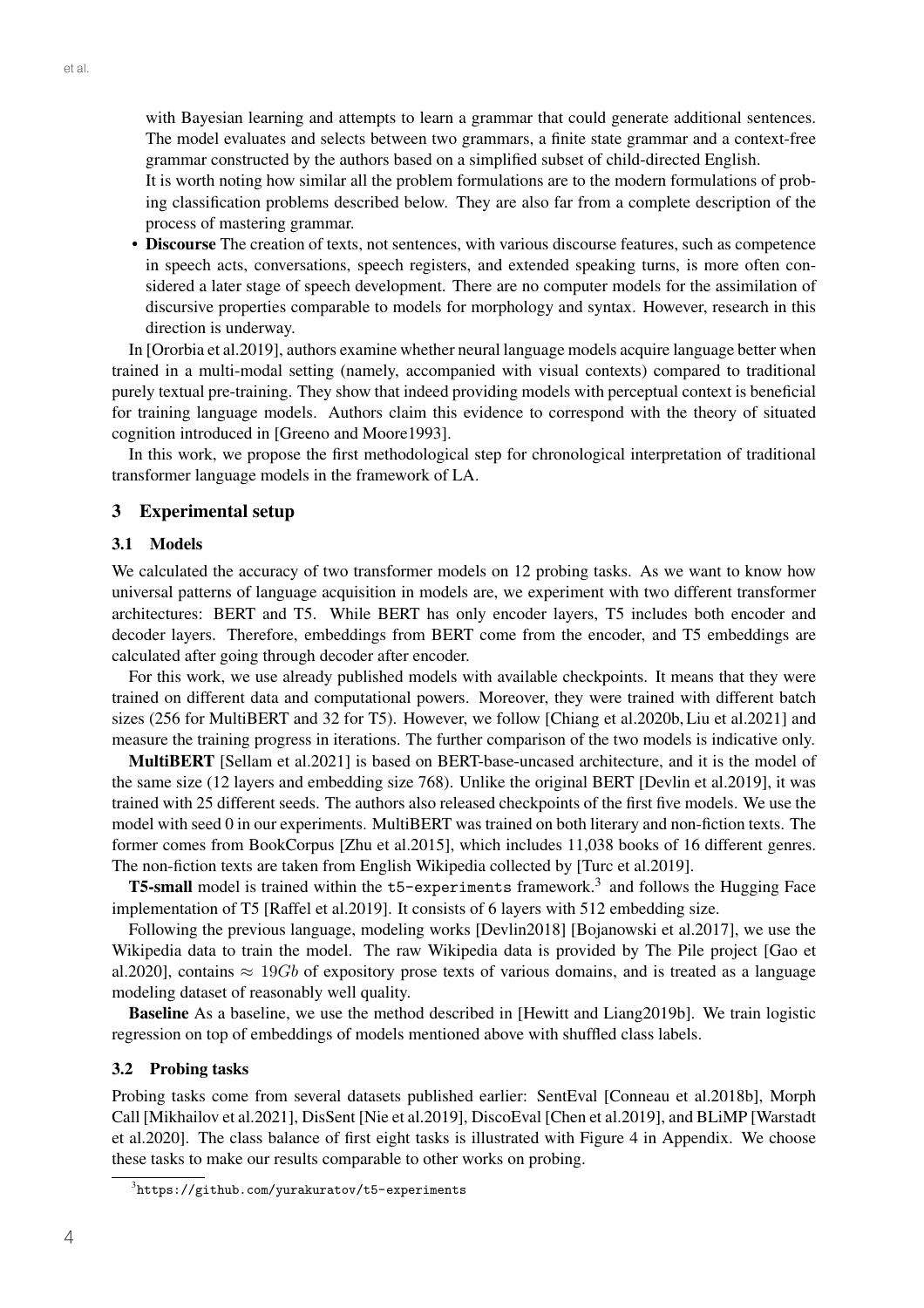| Task                    | Sentence examples                                                                                                                                                                                                                                                                                                                                                                                                                                                                                                                                                             | Labels                        |
|-------------------------|-------------------------------------------------------------------------------------------------------------------------------------------------------------------------------------------------------------------------------------------------------------------------------------------------------------------------------------------------------------------------------------------------------------------------------------------------------------------------------------------------------------------------------------------------------------------------------|-------------------------------|
| Subject number          | Her employer had escaped with his wife for several afternoons<br>this summer.                                                                                                                                                                                                                                                                                                                                                                                                                                                                                                 | NN                            |
|                         | Your Mackenzie in-laws have sordid reputations few decent fam-<br>ilies wish to be connected with.                                                                                                                                                                                                                                                                                                                                                                                                                                                                            | <b>NNS</b>                    |
| Person                  | So I still can recomend them but prepare pay twice as much as<br>they tell you initially.                                                                                                                                                                                                                                                                                                                                                                                                                                                                                     | has a person marker           |
|                         | The service was friendly and fast, but this just does nt make up<br>for the lack - luster product.                                                                                                                                                                                                                                                                                                                                                                                                                                                                            | does not have a person marker |
| Tree depth              | We have done everything we can for her.<br>Alvin Yeung of Civic Party                                                                                                                                                                                                                                                                                                                                                                                                                                                                                                         | 11<br>3                       |
| Top constituents        | Did it belong to the owner of the house?<br>How long before you leave us again?                                                                                                                                                                                                                                                                                                                                                                                                                                                                                               | VBD_NP_VP_.<br>WHNP_SQ_.      |
| Connectors              | He 'd almost forgotten about that man . Sarah had somehow<br>brought him back, just as she had his nightmares.<br>I let out a slow, careful breath. Felt tears sting my eyes.                                                                                                                                                                                                                                                                                                                                                                                                 | but<br>and                    |
| Sentence position       | Quneitra Governorate ( / ALA-LC : " Muhafaat Al-Qunaytrah "<br>) is one of the fourteen governorates (provinces) of Syria. The<br>governorate had a population of 87,000 at the 2010 estimate.<br>Its area varies, according to different sources, from 685 km <sup>2</sup><br>to $1,861$ km $^2$ . It is situated in southern Syria, notable for the<br>location of the Golan Heights. The governorate borders Lebanon<br>, Jordan and Israel.                                                                                                                               | $\mathbf{1}$                  |
|                         | The bossom and the part of the xhubleta covered by the apron<br>are made out of crocheted black wool. The bell shape is accen-<br>tuated in the back part. The xhubleta is an undulating, bell-<br>shaped folk skirt, worn by Albanian women. It usually is hung<br>on the shoulders using two straps. Part of the Albanian tradi-<br>tional clothing it has 13 to 17 strips and 5 pieces of felt.                                                                                                                                                                            | 4                             |
| Penn Discourse Treebank | Solo woodwind players have to be creative, they want to work a<br>lot                                                                                                                                                                                                                                                                                                                                                                                                                                                                                                         | Pragmatic Cause               |
|                         | The U.S., along with Britain and Singapore, left the agencyl, its<br>anti-Western ideology, financial corruption and top leadership<br>got out of hand                                                                                                                                                                                                                                                                                                                                                                                                                        | List                          |
| Discourse Coherence     | Within the fan inlet case, there are anti-icing air bosses and<br>probes to sense the inlet pressure and temperature.', 'High speed<br>center of pressure shifts along with fin aeroelasticity were major<br>factors. At the 13th (i.e.', 'the final ) compressor stage, air is<br>bled out and used for anti-icing. The amount is controlled by<br>the Pressure Ratio Bleed Control sense signal (PRBC). The "<br>diffuser case " at the aft end of the compressor houses the 13th<br>stage.                                                                                 | a text is not coherent        |
|                         | This experience of digital circuitry and assembly language pro-<br>gramming formed the basis of his book " Code: The Hidden<br>Language of Computer Hardware and Software ". Petzold pur-<br>chased a two-diskette IBM PC in 1984 for $$5,000$ . This debt<br>encouraged him to use the PC to earn some revenue so he wrote<br>an article about ANSI.SYS and the PROMPT command. This was<br>submitted to PC Magazine for which they paid \$800. This was<br>the beginning of Petzold 's career as a paid writer. In 1984, PC<br>Magazine decided to do a review of printers. | a text is coherent            |

Table 1: Examples of tasks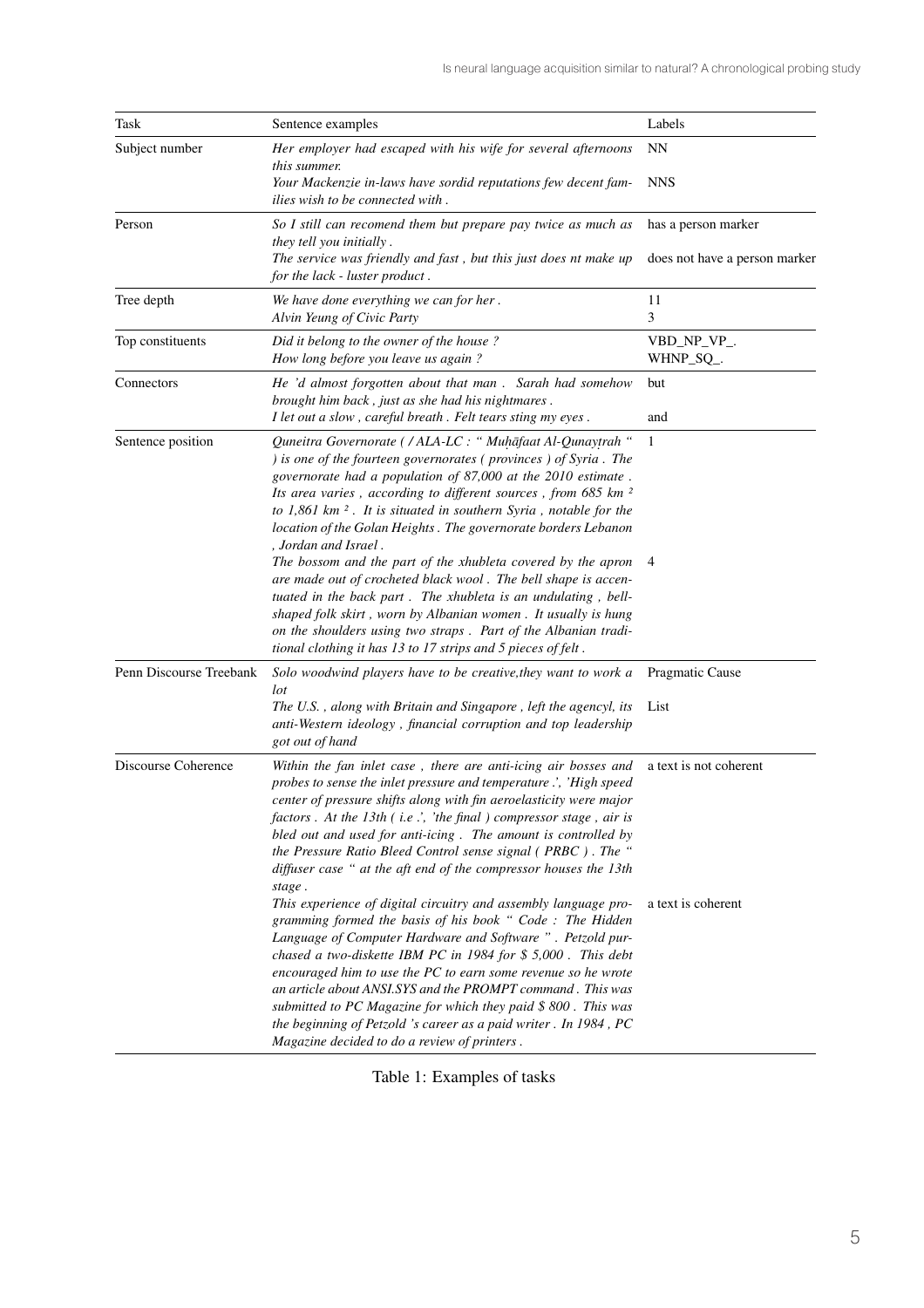| Task                  | Acceptable sentence                                     | Unacceptable sentence                                   |
|-----------------------|---------------------------------------------------------|---------------------------------------------------------|
| Transitive            | The pedestrians question some people.                   | The pedestrians wave some people.                       |
| Passive               | Tracy isn't fired by Jodi's daughter.                   | Tracy isn't muttered by Jodi's daughter.                |
| Principle A c command | This lady who is healing Charles wasn't hiding herself. | This lady who is healing Charles wasn't hiding himself. |
| <b>Adjunct Island</b> | Who does John leave while alarming Beverly?             | Who does John leave Beverly while alarming?             |

Table 2: BLiMP Minimal pairs examples

As we want to show another perspective on language acquisition, we balance classifier probing tasks with BLiMP tasks. As BLimP only covers morphology and syntax, all discourse-based tasks are evaluated with a classifier.

The datasets from Benchmark of minimal linguistic pairs (BLiMP) have a structure different from other tasks: every task includes pairs with minimal differences to illustrate one of the grammatical features of English. One sentence of the pair is grammatical, whereas another one is unacceptable. We chose four BLiMP tasks for our experiments: transitive and passive verbs, Principle A of C command, and Island effects. For the first two tasks, pairs have different verbs, where only one verb is transitive or can be used in a passive form. These tasks are categorized as morphological (see Table 2).

The second two tasks reflect syntactic effects on English. The Principle A task shows the use of reflexives. According to [Chomsky1981], a reflexive should have a local antecedent.

The task on Island effects tests a model's sensibility to syntactic order. Island is a structure from which a word can not be moved [Ross1967]. The sentence is unacceptable if a word is moved out of an island. The tasks from other datasets are summarized below:

- Subject number (SentEval): this task is supposed to show how models acquire morphology. It is a binary classification task with labels NNS and NN (plural and singular number, respectively). The classifier should decide on a sentence class based on the number of sentence subjects.
- Person (Morph Call): this task is also morphological. It is a binary classification with labels 0 and 1, which signifies if a subject has a person marker or not.
- Tree depth (SentEval): this task contains six classes, which stands for the depth of the syntactic tree of a given sentence. Hence, this task is meant to show the level of syntax acquisition.
- Top constituents (SentEval): this multiclass task belongs to the group of syntactic tasks. The aim is to choose a class that includes constituents located right below the sentence (S) node.
- Connectors (DisSent): this dataset includes pairs of sentences originally connected with one of 5 prepositions, and the task is to choose the omitted preposition. It is supposed to show how models catch discourse relations.
- Sentence position (DiscoEval): this dataset contains sequences of 5 sentences, and the first sentence is placed in the wrong place. Therefore, the aim is to detect the original position of these sentences. This task is also meant to show models' accuracy in discourse.
- Penn Discourse Treebank (DiscoEval): the task is based on Penn Discourse Treebank annotation. The aim is to choose the right discourse relation between two discourse items from Penn Treebank.
- Discourse coherence (DiscoEval): this task is a binary classification with classes 1 and 0. Class 1 means that the given paragraph is coherent, and class 0 should be assigned to paragraphs with shuffled sentences.

### 3.3 Probing Methods

Sentence embedding classification: Token embeddings from transformer models are turned into sentence embedding via mean pooling. Then logistic regression classifies embeddings' sentences. This method is used with tasks from SentEval and Morph Call.

Positional sentence classification: For the Sentence Position task, we used the following method. First, we count sentence embeddings as described above. Then the difference between the first embedding and the other is calculated pair-wisely. The first embedding and its differences with others are concatenated and put as input to logistic regression.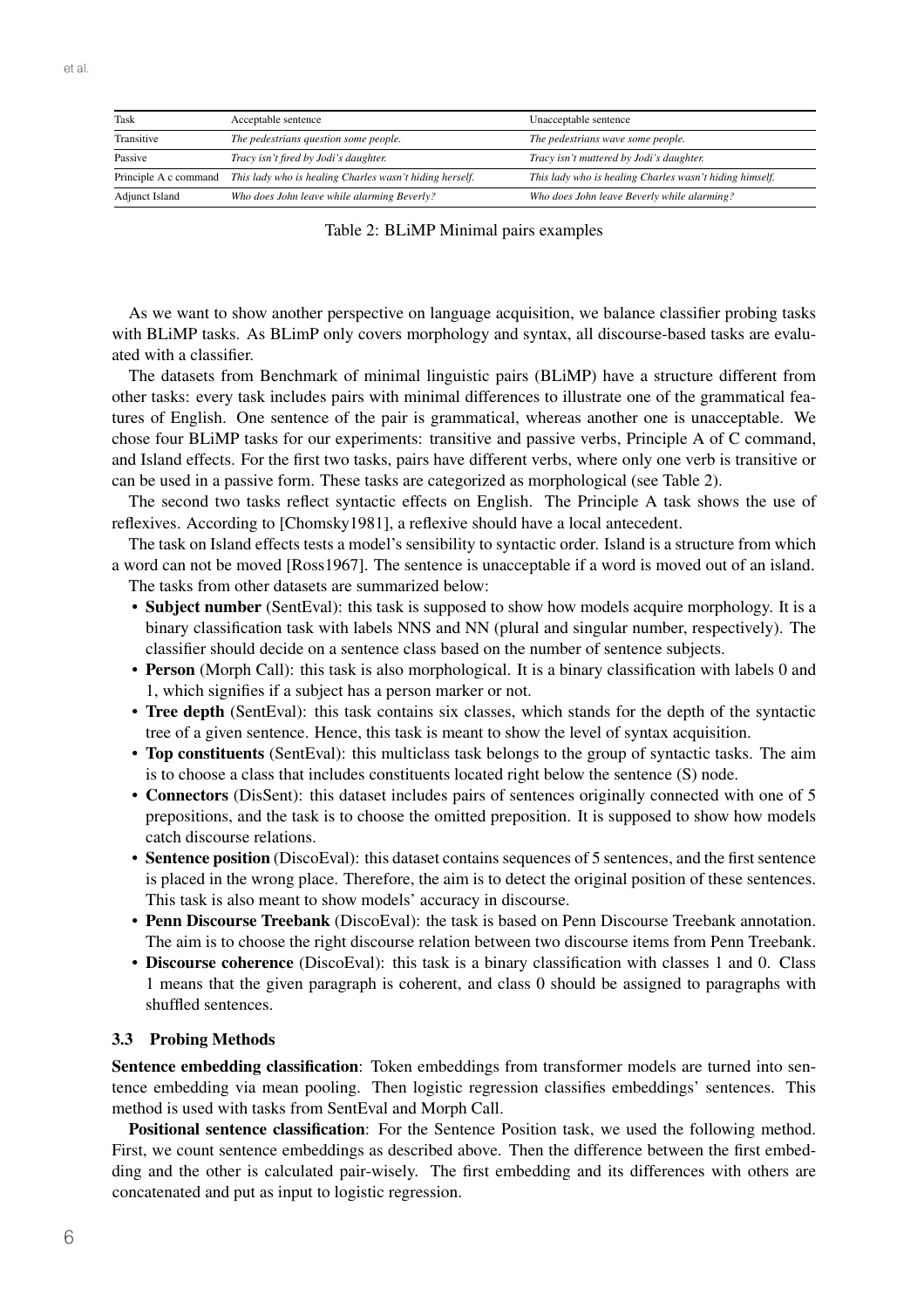Sentence embedding concatenation classification: We concatenated sentence embeddings for other discourse tasks, which were calculated as the mean of token embeddings. The concatenated sentence embeddings served as inputs for logistic regression.

Masking tasks: The probing task is based on the idea of masking language modeling. In a sentence, each word is masked, and then its probability is summed with other words' probabilities. The probability of an acceptable sentence should be higher than the probability of an unacceptable sentence. This method is for use for all tasks from BLiMP.

### 4 Results

### 4.1 Results of MultiBERT

The results of the experiments with the MultiBERT-base model are summarized in Figure 1. The model shows the best results on Subject Number and Person tasks. The classification of PDTB relations, Tree depth, and Principle A acceptability are performed with the worst accuracy.



Figure 1: Comparison of MultiBERT results on different tasks. How to read this figure: from left to right, on the X axis, we see results of intermediate evaluation on the task during model pre-training. Each iteration is equal to 25,600,000 sentences for MultiBERT and 3,200,000 sentences for T5. The Y-axis shows the accuracy metric on the tasks. Tasks are shown in the legend in different colors. As we can see, in the process of model pre-training, there already is a gradual increase in accuracy in tasks related to morphology (shown in orange) in the early stages. The information in the model embeddings stabilizes fairly quickly and remains stable from the 20,000th training step. The same can not be said for tasks related to syntax (shown in purple): their quality remains unstable and fluctuates quite a lot during pre-training. Discourse tasks (green) remain stable at a low-quality level from the start and tend to improve the metrics very slowly.

As seen from Figure 1, accuracy of models stop changing after 600,000 iterations. However, there is a significant difference between tasks from BLiMP and other datasets. For example, the performance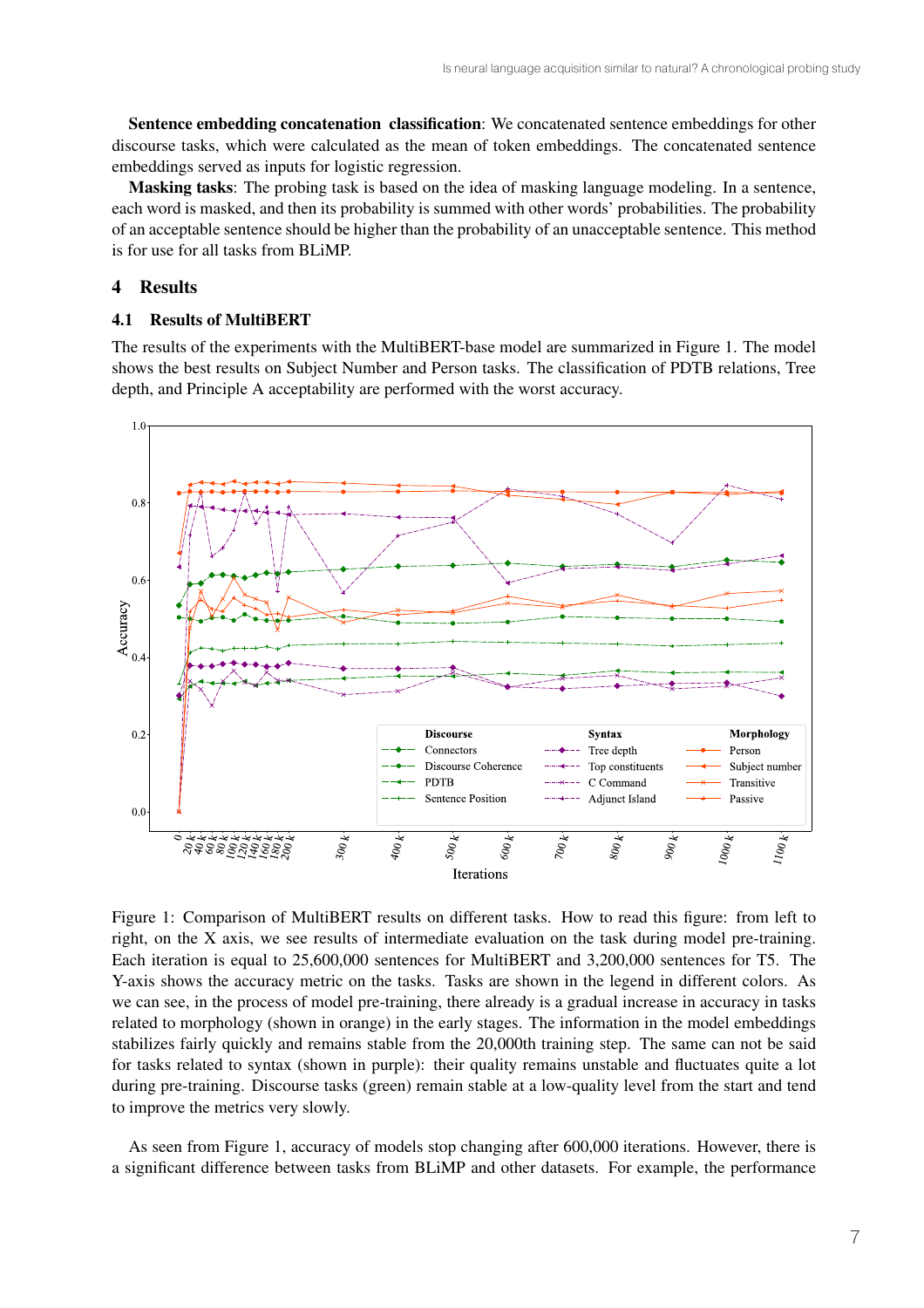on the Adjunct Island task remains unstable during the whole period of iterations. Another difference between these tasks lies in the quality of the models. It is illustrated with tasks grouped as "morphological": Subject Number and Person tasks, which use logistic regression on MultiBERT embeddings, are solved much better than Transitive and Passive verbs. However, as follows from the plot, it is hard to group tasks based on the absolute value of accuracy.

The changing dynamics provide another perspective. From this point of view, all tasks grouped as "discourse" show a similar feature: unlike others, their quality does not fluctuate but rather slightly grows across the training time. On other tasks, models increase the quality during the first iterations. "Syntactic" tasks tend to change even during later iterations. However, it is not a strict rule, and some tasks show similar behavior to "morphological" ones.



#### 4.2 Results of T5

Figure 2: Comparison of T5 results on a different task. How to read this figure: from left to right, on the X axis, we see results of intermediate evaluation on the task during model pre-training. Each iteration is equal to 25,600,000 sentences for MultiBERT and 3,200,000 sentences for T5. The Y-axis shows the accuracy metric on the tasks. Tasks are shown in the legend in different colors. As we can see, in the case of the T5 model, the task quality seems to be more stable from the beginning, with a few exceptions like subject number classification. Most of the tasks show the slow yet gradual growth of the metrics, but somehow not the verb transitivity classification.

Due to the architecture, the significant difference in T5 results is the zero-close quality on BLiMP datasets. Except for these tasks, the quality of T5 is similar to MultiBERT. The best performance is on the Person task, and the worst quality is shown on PDTB relation classification and Tree depth.

Unlike MultiBERT, we first used the available checkpoints of T5 with a step of 100,000 iterations. Then we trained a new model on the same resources and texts, but it might have a better initialization, which affected the final results.

et al.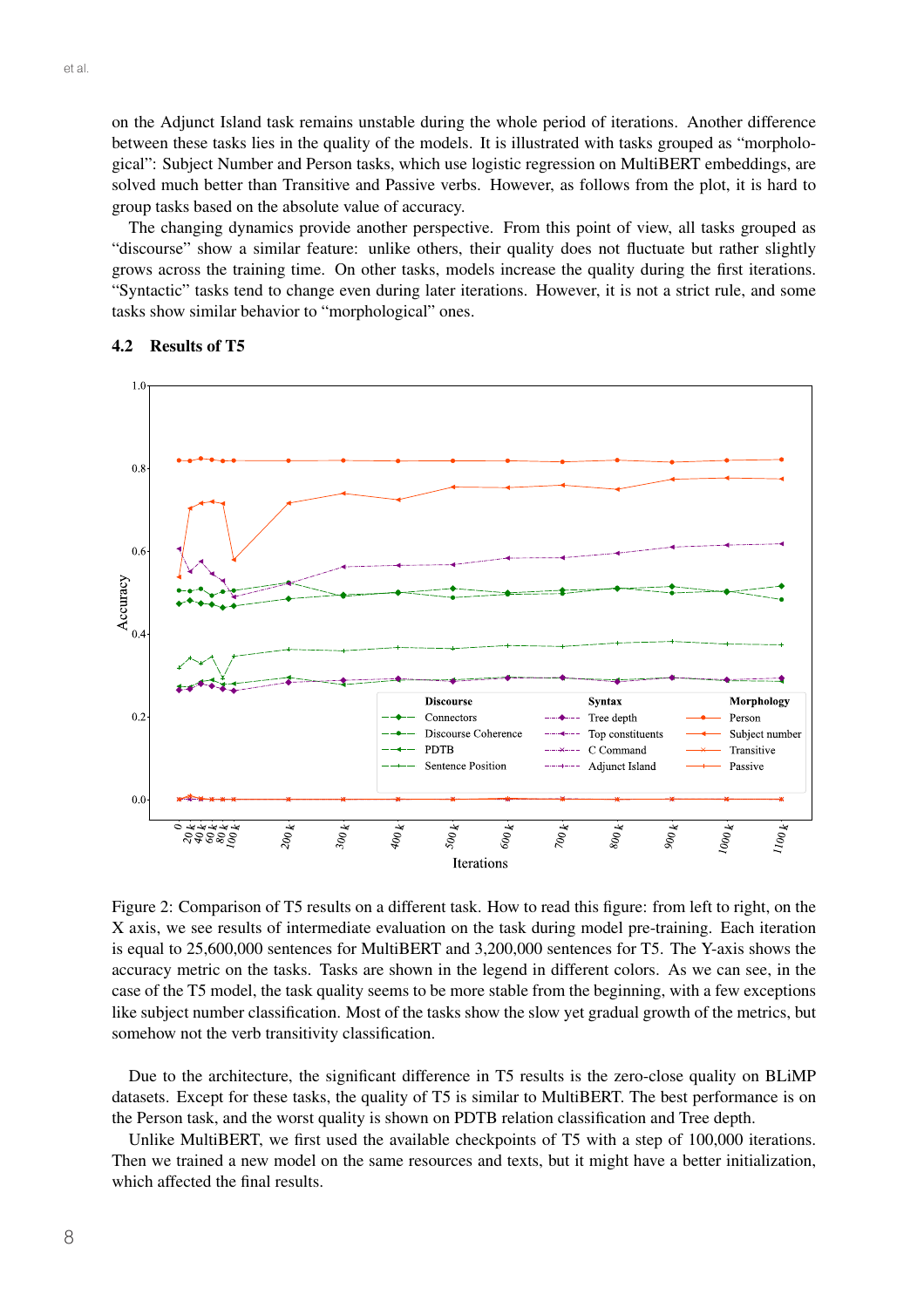Similar to MultiBERT, discourse tasks show almost no significant change and slow growth, whereas the model increases its results on syntactic and morphological tasks during the first 100,000 iterations.

### 4.3 Comparison of models

We described the surface results of models' performance and now can deep into more detailed results. The results described above should be considered relative. To illustrate how much information models acquire during these iterations, we compare them to final models. As the process of training T5 was not finished, we compared this model with the original T5. As seen from Figure 3, MultiBERT scores are close to the results of the final checkpoint. Hence, there is no need to look at later iterations. The comparison with the original T5 shows that the model we use performs worse due to the smaller resources it was trained on. Therefore, the difference in quality should not be explained by the difference in architecture.

However, we should consider that some tasks are performed with the same quality as embeddings with shuffled labels (Discourse coherence and Person). Moreover, T5 does not perform much better than the Penn Discourse Treebank relations baseline. Consequently, models encounter difficulty with discourse tasks.

Furthermore, MultiBERT and T5 show similar learning trajectories on several tasks, such as Connectors and Sentence Position tasks. Another key feature shared by the two models is the termination of increases between 500,000 and 600,000 iterations. Despite the fact that models vary in size and training process, they show some similarities in probing tasks. Hence, the acquisition generally does not depend on the model architecture.

### 5 Discussion

Our results show that linguistic information is acquired fast, before 600,000 training iterations. It corresponds to results of other researchers [Chiang et al.2020a, Liu et al.2021] that independently showed similar results on a fast acquisition of linguistic features. However, discourse is not fully acquired by the end of the observed training period compared to the baseline results. The difference between syntactic and morphological tasks is insignificant. It correlates with ideas in morphosyntax. Although we can not prove that morphology and syntax are regarded as the same layer in models, we can make a less strict statement that models acquire all grammatical units simultaneously.

BLiMP gives another perspective on the process of acquisition. MultiBERT results remain unstable for a longer period than similar tasks with classifiers. It might indicate the difference between two different approaches to probing. However, from the linguistic point of view, BLiMP includes more difficult linguistic feature cases, while SentEval tasks test more basic knowledge. Hence, it could explain worse results.

T5 architecture does not allow to use of this dataset in the same way as for MultiBERT since Masking Language Modeling and T5 generation are different tasks. We leave for further research an adaptation of this dataset for T5.

#### 5.1 Human language acquisition results

Many of the linguistic features used in probing tasks have been well studied in terms of their promptness and ease of acquisition by English speakers. First of all, it concerns morphology and syntax. Markers such as a person, number, and gender are acquired very early by children: before age two [Clark2017]. Of course, in languages besides English, the acquisition of these features varies: if the feature is marked consistently with one affix and no morphonological alternation, children seem to find it easier to acquire. It is shown that the earlier mastery of case marking is present in languages like Hungarian and Turkish but not in German or Serbo-Croatian [Slobin1985].

Discursive features are acquired by children much later. Studies like [Pearson2003] show that child's texts become more complex and decontextualized with age. Also, texts produced by children gradually progress in achieving more cohesion through "referential and semantic links that bridge across sentences; they achieve coherence through a global hierarchical structure". The discourse in these conversations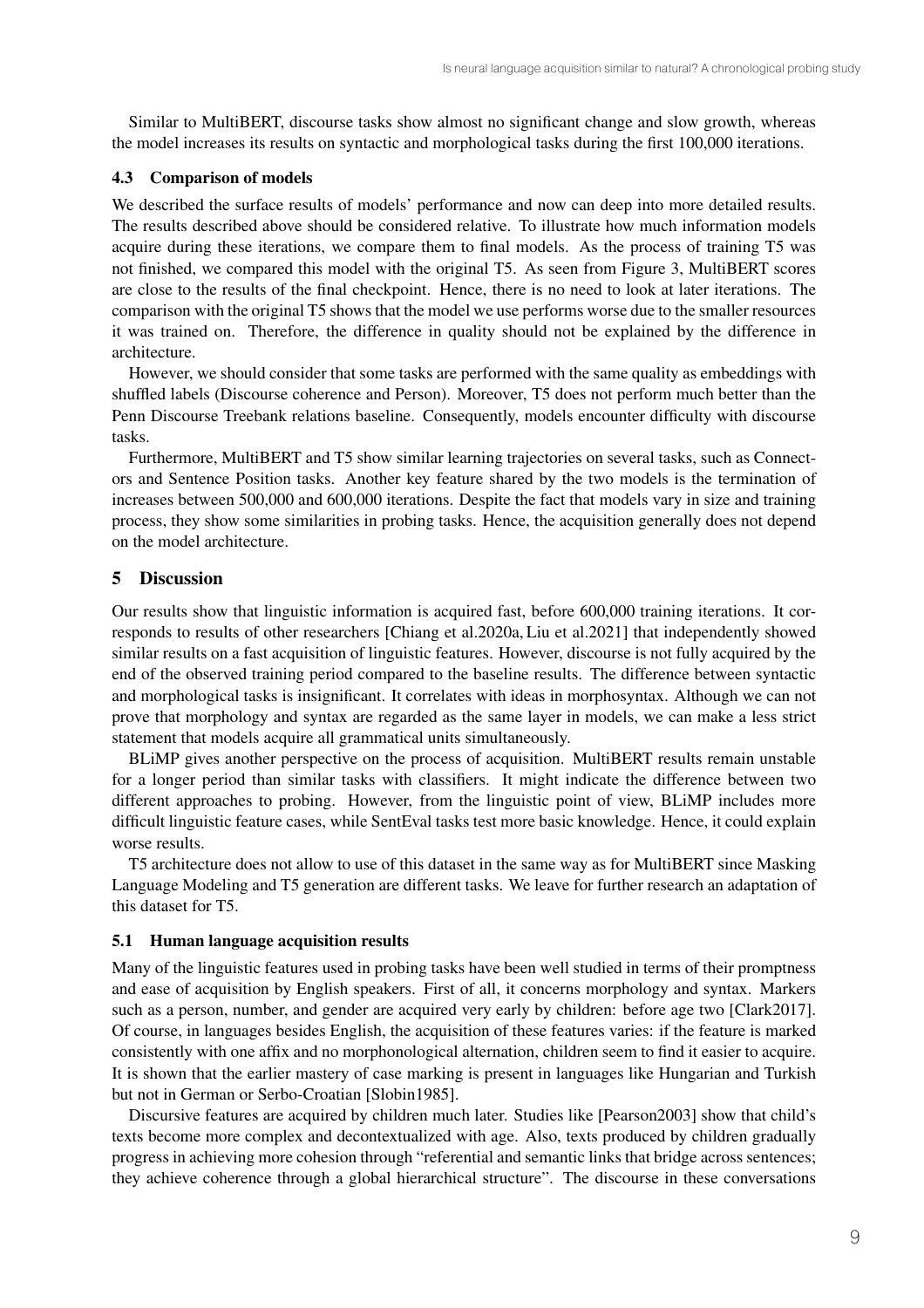

Figure 3: Performance on models on different tasks. The detailed task-wise comparison shows the difference in T5 and MultiBERT training results. The models are compared to the final available checkpoints of the models (*Original T5, Final BERT*) and with the random baseline.

between toddlers is tentative when neither side can be reliably significant. A longitudinal study of dialogues between two little girls aged 4 to 6, [McTear1985] traced the emergence of more and greater thematic continuity in their conversation as utterances began to play the dual role of responding to the preceding utterance as well as enabling further conversation. However, [Dorval et al.1984] showed that second-graders (eight-year-olds) were almost as likely to give unconditioned responses as conditionals, with no significant improvement seen until fifth grade.

Regarding the requirements that the sphere of language acquisition imposes on children, one can very carefully assess the limit in which the language models under consideration lie in terms of their abilities: their embeddings correspond to the level of language proficiency in a child under 11 years old.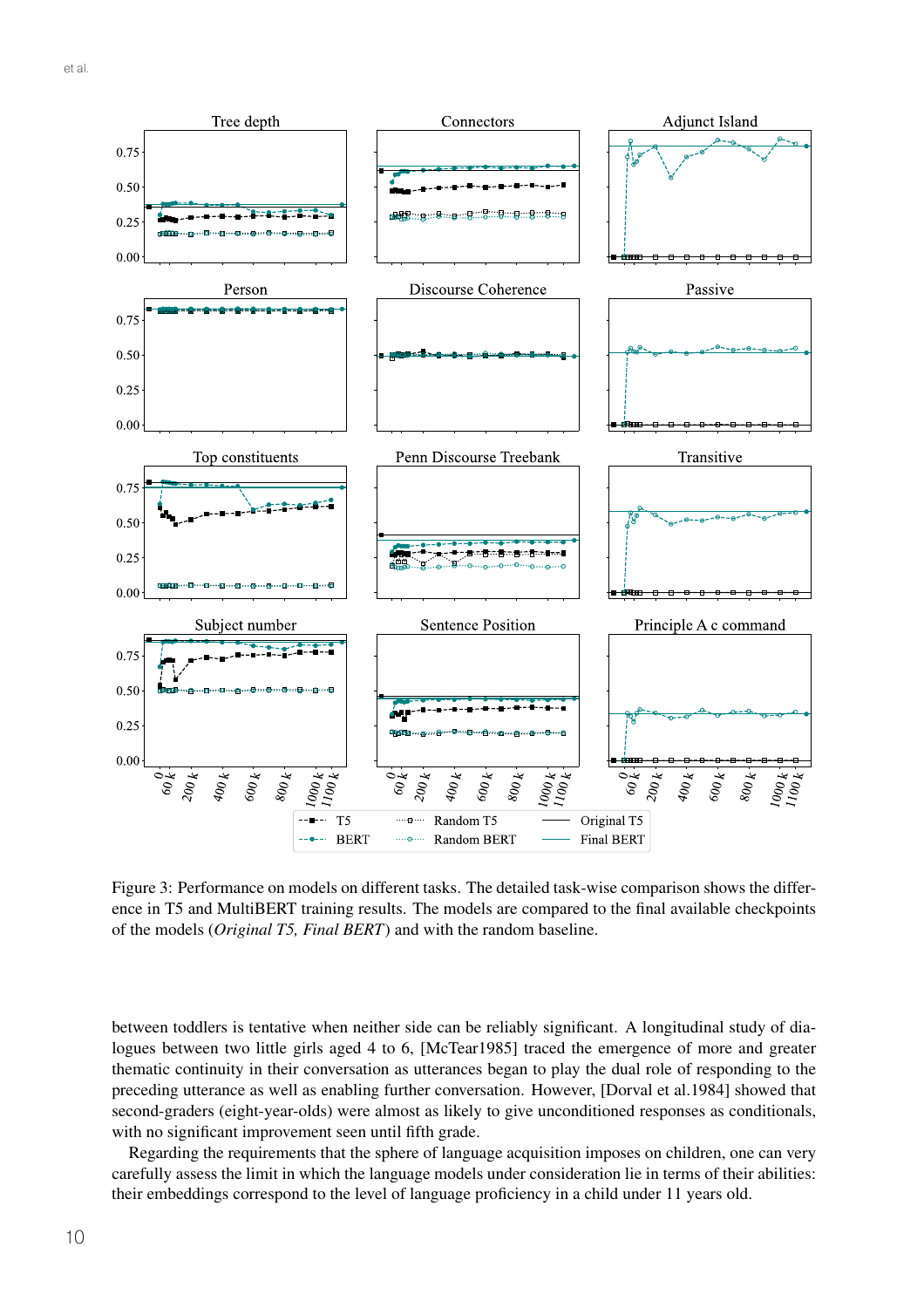### 6 Conclusion

Encoder and encoder-decoder language models have increased importance in tasks requiring understanding the natural language. The probing methodology we presented allows analyzing the changes within the language model during training, from epoch to epoch. The overall results of the work show that:

- T5 does not give any results on BLiMP due to the generation algorithm. Most tasks show that T5 acquires basic morphological and syntactic features and some discourse features.
- MultiBERT shows results close to the trained model starting from 100,000 iterations. MultiBERT does not improve its quality on some discourse tasks compared to randomly labeled embeddings. However, it could be said that MultiBERT acquires each level to some extent.
- Both T5 and MultiBERT demonstrate comparable results regarding the quality of the language level acquisition. As we can not distinguish the factors between these results (whether this is the model's architecture, the training corpora, or both), we present these results 'as is' for the researchers that use them in the downstream tasks.
- Recording such results during training could save a lot of computational resources and time for interpreting the results, including downstream tasks. There are understandable context length limitations that prevent, for example, learning the discourse tasks. However, the results of the T5 model compared to the random embeddings on some tasks were unexpected or lower than expected.
- As the results show, the easiest tasks for the models tend to be morphology and syntax-related. These language level results are correlated and show a similar learning trajectory. Unlike morphology and syntax tasks, results on discourse-based tasks tend to be low, therefore, there is not enough evidence to claim that discourse has been learned.
- Using language acquisition as a trace can benefit in comparing general human language ability and modern language modeling methods. Drawing a border from above on the results on discursive tasks, we can say that in the current realities, the models do not pass the bar that 8-year-old children pass.

We welcome both NLP and language acquisition research communities to reproduce the experimental setup and use the presented approach while training other architectures and contribute to formulating the better and more complex tasks correlated with language learning.

## **References**

- Yonatan Belinkov, Lluís Màrquez, Hassan Sajjad, Nadir Durrani, Fahim Dalvi, and James Glass. 2017. Evaluating layers of representation in neural machine translation on part-of-speech and semantic tagging tasks. // *Proceedings of the Eighth International Joint Conference on Natural Language Processing (Volume 1: Long Papers)*, P 1–10, Taipei, Taiwan, November. Asian Federation of Natural Language Processing.
- Yonatan Belinkov. 2016. Probing classifiers: Promises, shortcomings, and advances. *Computational Linguistics*, P 1–12.
- Piotr Bojanowski, Edouard Grave, Armand Joulin, and Tomas Mikolov. 2017. Enriching word vectors with subword information. *Transactions of the Association for Computational Linguistics*, 5:135–146.
- Pavel Caha. 2009. The nanosyntax of case.
- Mingda Chen, Zewei Chu, and Kevin Gimpel. 2019. Evaluation benchmarks and learning criteria for discourseaware sentence representations. // *Proc. of EMNLP*.
- Cheng-Han Chiang, Sung-Feng Huang, and Hung-yi Lee. 2020a. Pretrained language model embryology: The birth of albert. *arXiv preprint arXiv:2010.02480*.
- Cheng-Han Chiang, Sung-Feng Huang, and Hung-yi Lee. 2020b. Pretrained language model embryology: The birth of ALBERT. // *Proceedings of the 2020 Conference on Empirical Methods in Natural Language Processing (EMNLP)*, P 6813–6828, Online, November. Association for Computational Linguistics.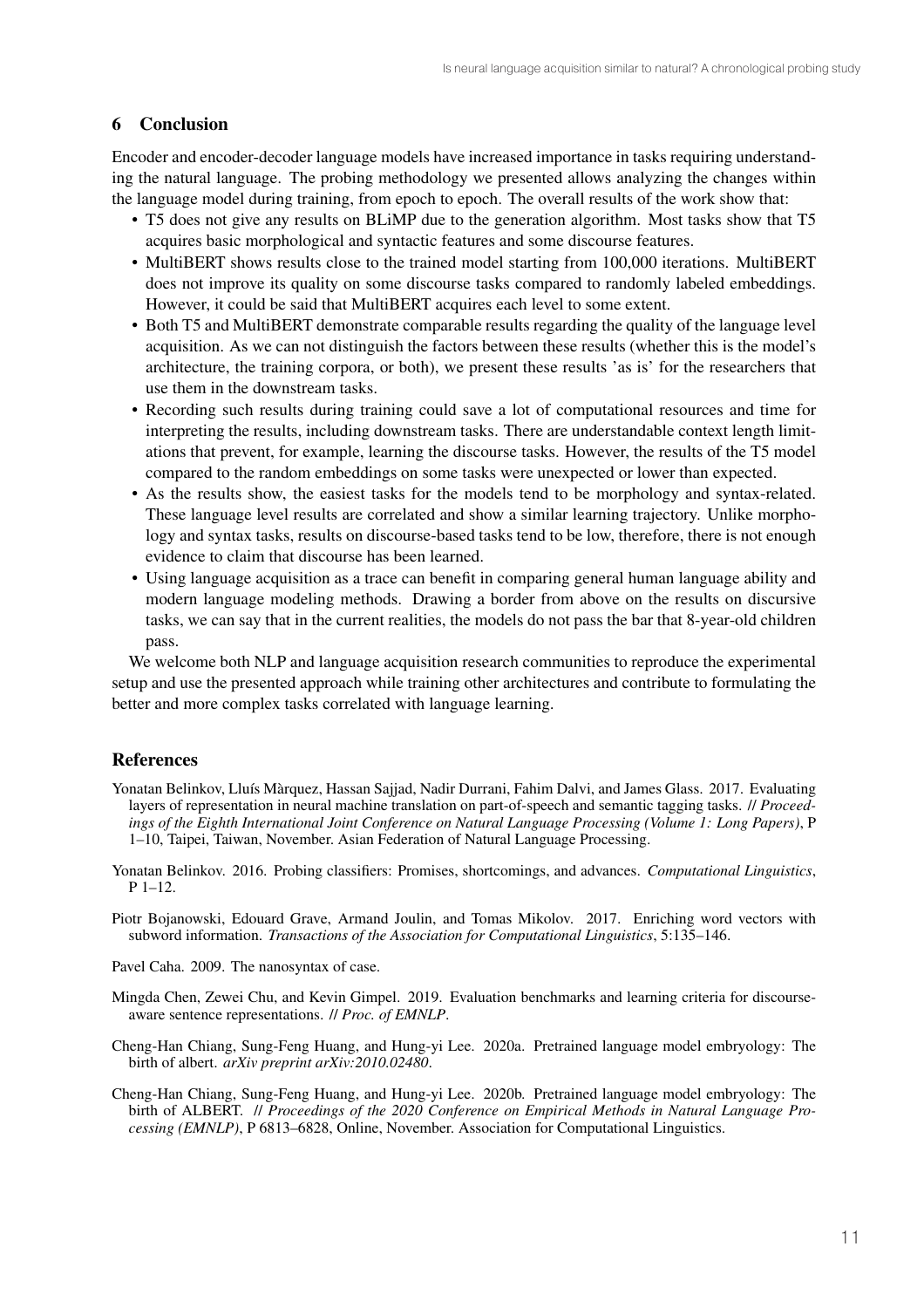- Noam Chomsky. 1981. Lectures on government and binding (dordrecht: Foris). *Studies in generative grammar*,  $\mathbf Q$
- Eve V Clark. 2017. Morphology in language acquisition. *The handbook of morphology*, P 374–389.
- Alexis Conneau and Douwe Kiela. 2018. Senteval: An evaluation toolkit for universal sentence representations. *arXiv preprint arXiv:1803.05449*.
- Alexis Conneau, German Kruszewski, Guillaume Lample, Loïc Barrault, and Marco Baroni. 2018a. What you can cram into a single \$&!#\* vector: Probing sentence embeddings for linguistic properties. // *Proceedings of the 56th Annual Meeting of the Association for Computational Linguistics (Volume 1: Long Papers)*, P 2126–2136, Melbourne, Australia, July. Association for Computational Linguistics.
- Alexis Conneau, German Kruszewski, Guillaume Lample, Loic Barrault, and Marco Baroni. 2018b. What you can cram into a single vector: Probing sentence embeddings for linguistic properties. *arXiv preprint arXiv:1805.01070*.
- Mary Dalrymple. 2001. *Lexical functional grammar*. Brill.
- Jill G De Villiers and Thomas Roeper. 2011. *Handbook of generative approaches to language acquisition*, volume 41. Springer.
- Jacob Devlin, Ming-Wei Chang, Kenton Lee, and Kristina Toutanova. 2019. Bert: Pre-training of deep bidirectional transformers for language understanding.
- Jacob Devlin. 2018. Multilingual bert.
- Bruce Dorval, Carol O Eckerman, and Susan Ervin-Tripp. 1984. Developmental trends in the quality of conversation achieved by small groups of acquainted peers. *Monographs of the Society for Research in Child Development*, P 1–91.
- David Embick and Rolf Noyer. 2007. Distributed morphology and the syntax/morphology interface. *The Oxford handbook of linguistic interfaces*, 289324.
- Leo Gao, Stella Biderman, Sid Black, Laurence Golding, Travis Hoppe, Charles Foster, Jason Phang, Horace He, Anish Thite, Noa Nabeshima, Shawn Presser, and Connor Leahy. 2020. The Pile: An 800gb dataset of diverse text for language modeling. *arXiv preprint arXiv:2101.00027*.
- James G Greeno and Joyce L Moore. 1993. Situativity and symbols: Response to vera and simon.
- John Hewitt and Percy Liang. 2019a. Designing and interpreting probes with control tasks. // *Proceedings of the 2019 Conference on Empirical Methods in Natural Language Processing and the 9th International Joint Conference on Natural Language Processing (EMNLP-IJCNLP)*, P 2733–2743, Hong Kong, China, November. Association for Computational Linguistics.
- John Hewitt and Percy Liang. 2019b. Designing and interpreting probes with control tasks. *arXiv preprint arXiv:1909.03368*.
- Xuân-Nga Cao Kam, Iglika Stoyneshka, Lidiya Tornyova, Janet D Fodor, and William G Sakas. 2008. Bigrams and the richness of the stimulus. *Cognitive science*, 32(4):771–787.
- John D Lewis and Jeffrey L Elman. 2001. Learnability and the statistical structure of language: Poverty of stimulus arguments revisited. // *Proceedings of the 26th annual Boston University conference on language development*, volume 1, P 359–370. Citeseer.
- Leo Z Liu, Yizhong Wang, Jungo Kasai, Hannaneh Hajishirzi, and Noah A Smith. 2021. Probing across time: What does roberta know and when? *arXiv preprint arXiv:2104.07885*.

Christopher D Manning. 2015. Last words: Computational linguistics and deep learning.

R. Thomas McCoy, Junghyun Min, and Tal Linzen. 2020. BERTs of a feather do not generalize together: Large variability in generalization across models with similar test set performance. // *Proceedings of the Third BlackboxNLP Workshop on Analyzing and Interpreting Neural Networks for NLP*, P 217–227, Online, November. Association for Computational Linguistics.

Michael McTear. 1985. *Children's conversation*. B. Blackwell.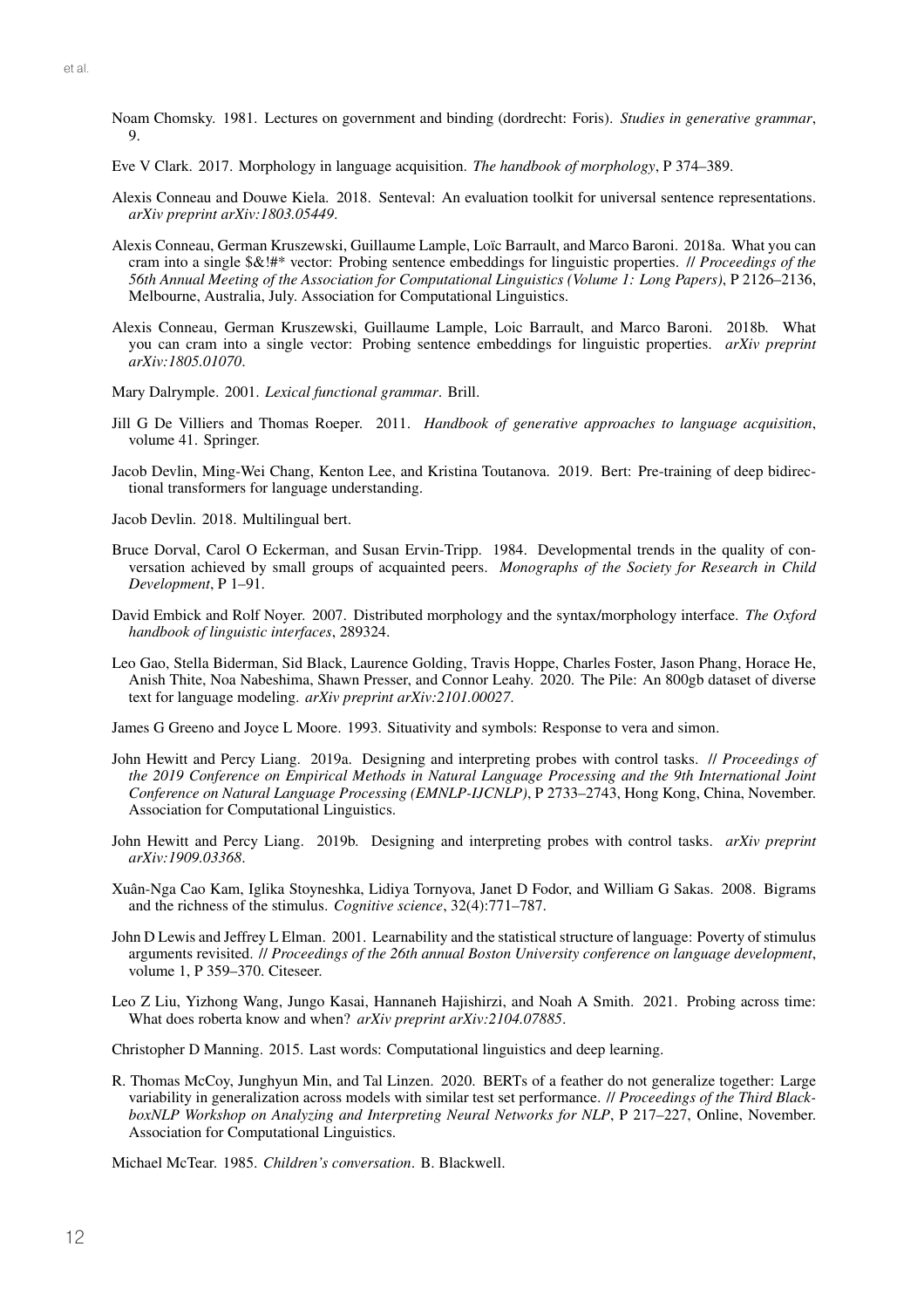- Vladislav Mikhailov, Oleg Serikov, and Ekaterina Artemova. 2021. Morph call: Probing morphosyntactic content of multilingual transformers. // *Proceedings of the Third Workshop on Computational Typology and Multilingual NLP*, P 97–121, Online, June. Association for Computational Linguistics.
- Allen Nie, Erin Bennett, and Noah Goodman. 2019. Dissent: Learning sentence representations from explicit discourse relations. // *Proceedings of the 57th Annual Meeting of the Association for Computational Linguistics*, P 4497–4510.
- Alexander Ororbia, Ankur Mali, Matthew Kelly, and David Reitter. 2019. Like a baby: Visually situated neural language acquisition. // *Proceedings of the 57th Annual Meeting of the Association for Computational Linguistics*, P 5127–5136, Florence, Italy, July. Association for Computational Linguistics.
- Barbara Zurer Pearson. 2003. Language acquisition: Discourse, narrative and pragmatics. *Disertasi. USA: Department of Communication Disorders*.
- Tiago Pimentel, Josef Valvoda, Rowan Hall Maudslay, Ran Zmigrod, Adina Williams, and Ryan Cotterell. 2020. Information-theoretic probing for linguistic structure. *CoRR*, abs/2004.03061.
- Amy Prefors, Terry Regier, and Joshua B Tenenbaum. 2006. Poverty of the stimulus? a rational approach. // *Proceedings of the Annual Meeting of the Cognitive Science Society*, volume 28.
- Colin Raffel, Noam Shazeer, Adam Roberts, Katherine Lee, Sharan Narang, Michael Matena, Yanqi Zhou, Wei Li, and Peter J Liu. 2019. Exploring the limits of transfer learning with a unified text-to-text transformer. *arXiv preprint arXiv:1910.10683*.
- Florencia Reali and Morten H Christiansen. 2005. Uncovering the richness of the stimulus: Structure dependence and indirect statistical evidence. *Cognitive Science*, 29(6):1007–1028.
- John Robert Ross. 1967. Constraints on variables in syntax.
- Naomi Saphra and Adam Lopez. 2018. Understanding learning dynamics of language models with svcca. *arXiv preprint arXiv:1811.00225*.
- Thibault Sellam, Steve Yadlowsky, Jason Wei, Naomi Saphra, Alexander D'Amour, Tal Linzen, Jasmijn Bastings, Iulia Turc, Jacob Eisenstein, Dipanjan Das, et al. 2021. The multiberts: Bert reproductions for robustness analysis. *arXiv preprint arXiv:2106.16163*.
- Dan I Slobin. 1985. Crosslinguistic evidence for the language-making capacity. *The crosslinguistic study of language acquisition*, 2:1157–249.
- Ian Tenney, Patrick Xia, Berlin Chen, Alex Wang, Adam Poliak, R Thomas McCoy, Najoung Kim, Benjamin Van Durme, Samuel R. Bowman, Dipanjan Das, and Ellie Pavlick. 2019. What do you learn from context? Probing for sentence structure in contextualized word representations. *arXiv e-prints*, P arXiv:1905.06316, May.
- Iulia Turc, Ming-Wei Chang, Kenton Lee, and Kristina Toutanova. 2019. Well-read students learn better: On the importance of pre-training compact models. *arXiv preprint arXiv:1908.08962*.
- Elena Voita and Ivan Titov. 2020. Information-theoretic probing with minimum description length. // *Proceedings of the 2020 Conference on Empirical Methods in Natural Language Processing (EMNLP)*, P 183–196, Online, November. Association for Computational Linguistics.
- Alex Warstadt, Alicia Parrish, Haokun Liu, Anhad Mohananey, Wei Peng, Sheng-Fu Wang, and Samuel R Bowman. 2020. Blimp: The benchmark of linguistic minimal pairs for english. *Transactions of the Association for Computational Linguistics*, 8:377–392.
- Kelly Zhang and Samuel Bowman. 2018. Language modeling teaches you more than translation does: Lessons learned through auxiliary syntactic task analysis. // *Proceedings of the 2018 EMNLP Workshop BlackboxNLP: Analyzing and Interpreting Neural Networks for NLP*, P 359–361, Brussels, Belgium, November. Association for Computational Linguistics.
- Yukun Zhu, Ryan Kiros, Rich Zemel, Ruslan Salakhutdinov, Raquel Urtasun, Antonio Torralba, and Sanja Fidler. 2015. Aligning books and movies: Towards story-like visual explanations by watching movies and reading books. // *Proceedings of the IEEE international conference on computer vision*, P 19–27.